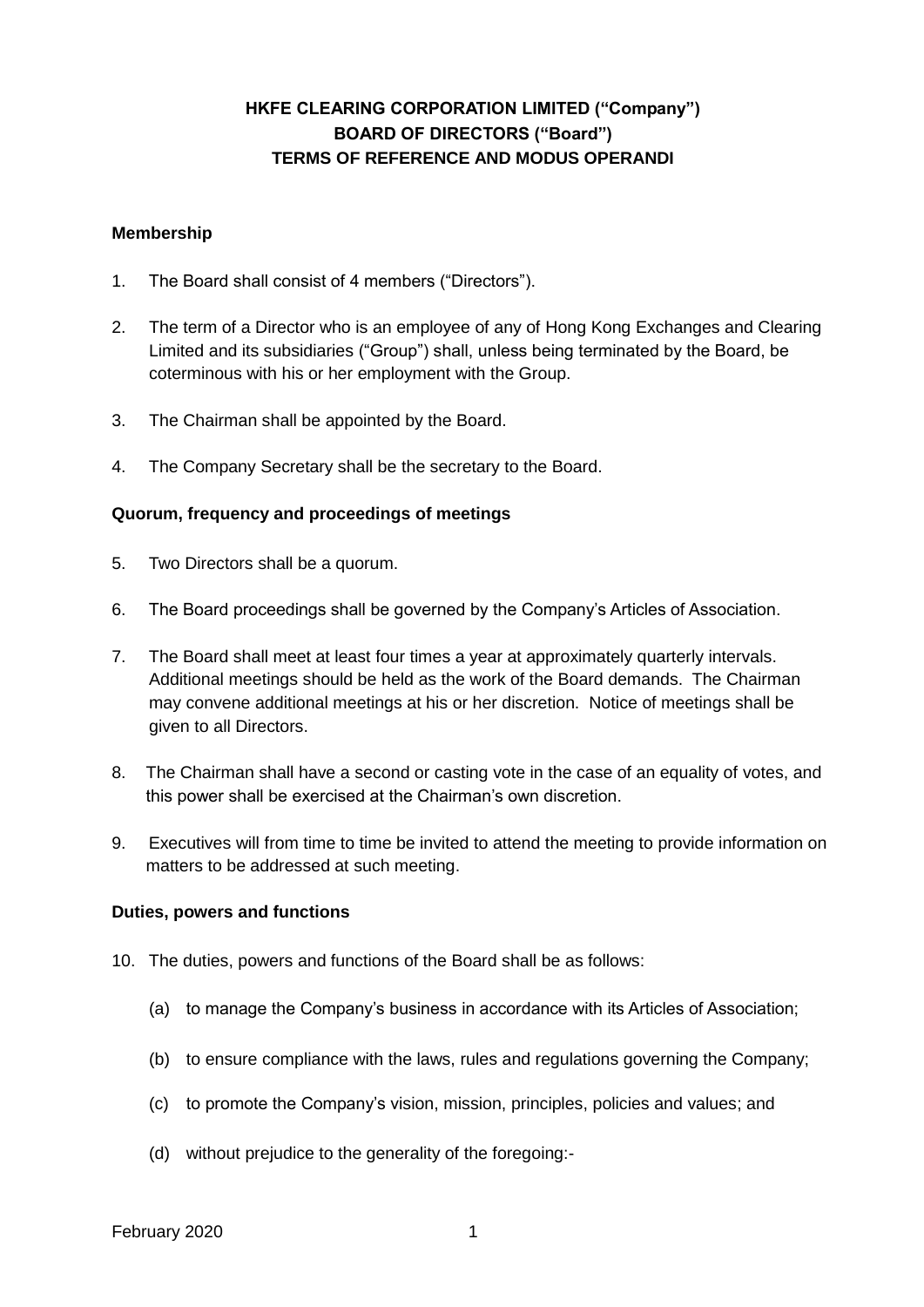- i. to oversee and enhance the Company's development, and to monitor its strategic and annual operating plan as well as the financial budget;
- ii. to be responsible for the preparation and the true and fair presentation of the financial statements in accordance with the prevailing accounting standards and laws, to approve the financial statements and to liaise with the Group's external auditor;
- iii. to consider and, if appropriate, declare or recommend to shareholders on appropriation of profit, payment of dividend and allocation to reserve account;
- iv. to make rules for the proper regulation and efficient operation of the clearing and settlement facilities which the Company operates, for the regulation of its clearing participants as well for the establishment and maintenance of compensation arrangements for the investing public;
- v. to make rules which provide for the taking of proceedings or other action if a clearing participant appears to be unable, or likely to become unable, to meet its obligation in respect of all unsettled or open market contracts to which it is a party;
- vi. to make and approve amendments to the Company's rules, regulations and operational procedures (collectively, "Rules") for the approval of the Securities and Futures Commission ("SFC"), and to interpret and supervise compliance with the Rules;
- vii. to ensure that the operation of the Company's facilities is in accordance with the Rules as approved by the SFC;
- viii. to formulate and implement appropriate procedures for ensuring that its clearing participants comply with the Company's Rules;
- ix. to form any committee(s) or panel(s), appoint members thereto, delegate at any time and from time to time to any person or committee(s) or panel(s), any of its powers and functions conferred on it hereunder, review and approve the reports of the committee(s) and panel(s), and review the performance and revise the composition and terms of reference as appropriate of the committee(s) and panel(s);
- x. to oversee all matters and to formulate policies in relation to the Company's internal control, businesses and corporate accommodation, and risk management, and to supervise the Company's management to implement such policies;
- xi. to review the Company's performance against targets and objectives, in particular its performances on finance, business, corporate governance and corporate social responsibility;